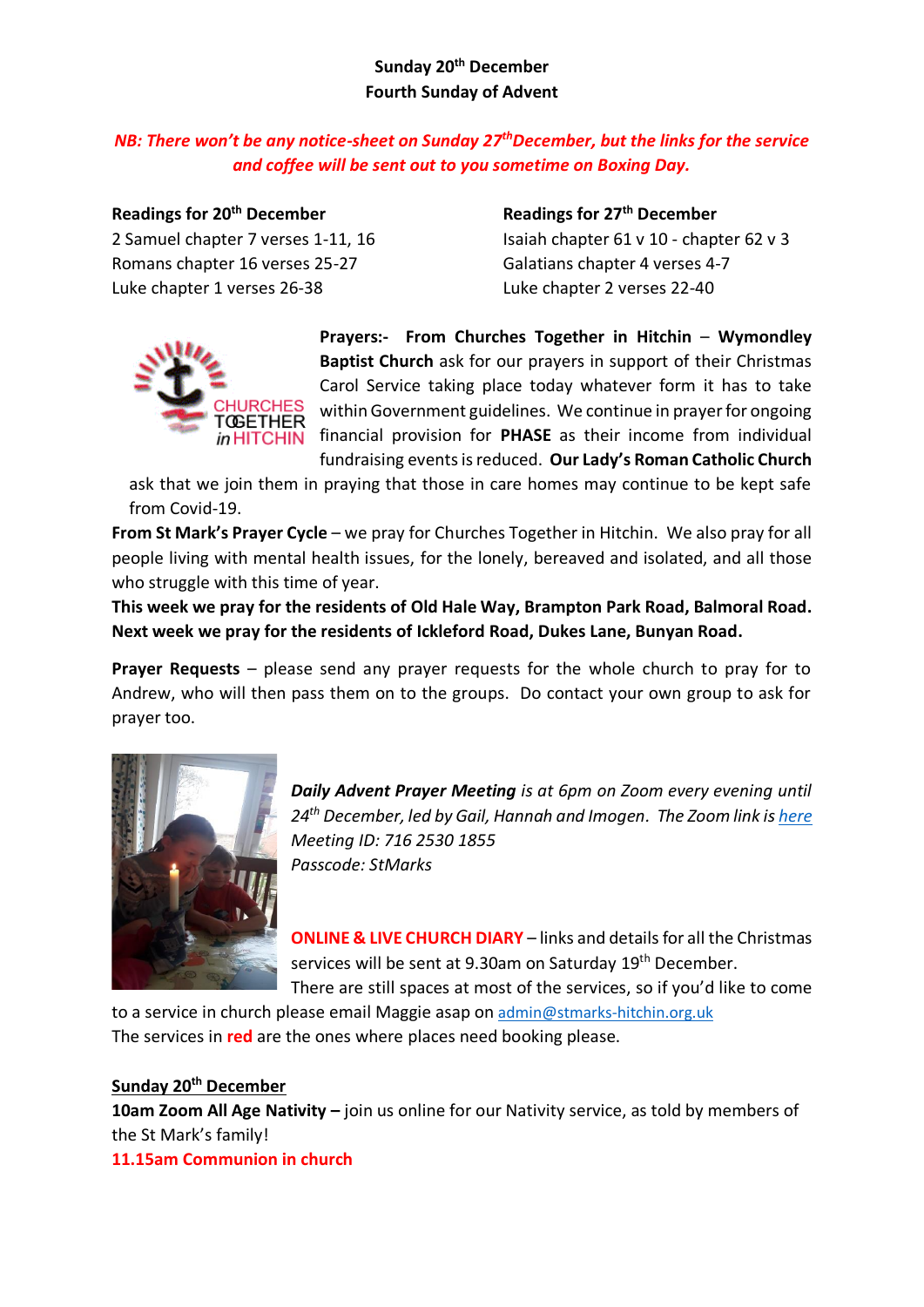

**4pm Car Park Carols –** come and join us outside the church to sing your festive favourites. Bringing mulled wine and mince pies for your household is encouraged, and a torch is advised! (You will need to find alternative parking for your car – or walk! 4 spaces will be available in the vicarage driveway for those with a particular need: contact vicar@stmarks-hitchin.org.uk). **6.30pm Carol Service in church** and on Zoom - this will be a

traditional service of lessons and carols.

#### **Monday 21st December**

**7.00pm Blue Christmas in church** and on Zoom – this is a quiet service, aimed at anyone finding Christmas hard this year, for any reason.

### **Wednesday 23rd December**

**9.15am – Morning Prayer** in church and online.

**1-3pm Advent Adventure –** come and enjoy our (covid-secure) Advent Adventure around the grounds of St Mark's…you'll see some videos, pick up some Adventure Packs and visit our nativity scene along the way (no need to book).

#### **Thursday 24th December – Christmas Eve**

**1-3pm Advent Adventure –** see above for details.

**4pm Advent Adventure service on Zoom –** Use the Adventure Packs you picked up on the trail to make something Christmassy with us… **10pm Nearly Midnight Mass in church** and on Zoom **–** a traditional Christmas Eve communion service (earlier because we need to clean the church afterwards!).



#### **Friday 25th December - Christmas Day**

**10am All Age Communion in church** and on Zoom.

#### **Sunday 27th December**

**10am Communion in church** and on Zoom.

### **Wednesday 30th December**

**9.15am Morning Prayer** in church and online.

*John and Andrew are taking a well-earned rest so there won't be any Morning Reading and Reflections w/c 21st December or 28th December.*

*This week our friends without computers will receive a hard copy of the sermon given by Andrew on Sunday 13th December.*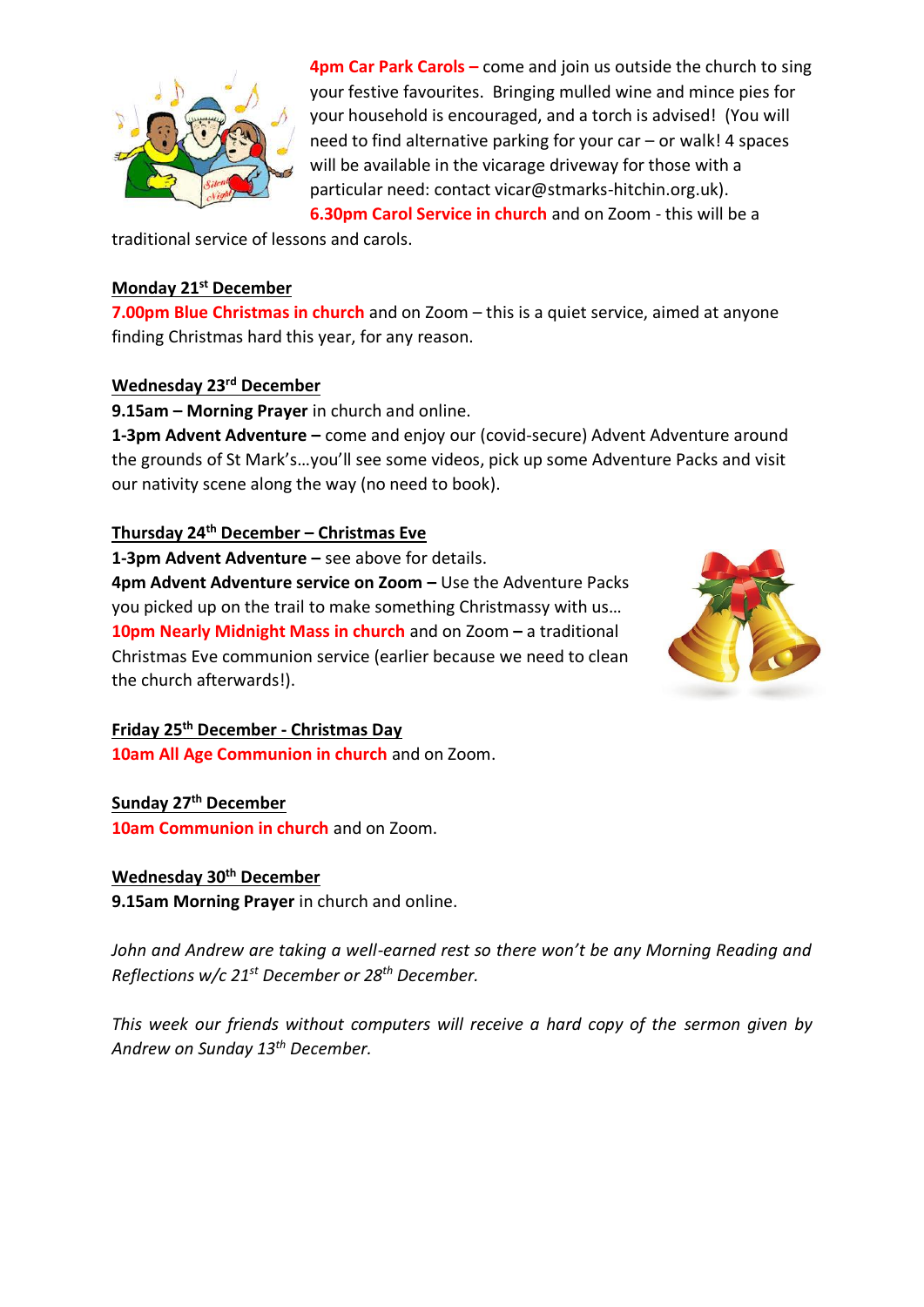#### **Helping with our Advent Adventure Trail.**



This year we're turning our Crib Service into an Advent Adventure Trail and a short zoom service on the 24th Dec 4pm. We will have Advent Stations around the grounds of the church and vicarage (plus a couple inside the church), for families to follow a trail, pick up pieces to a Christingle kit and hear more about the Christmas story.

Thank you to those who have already volunteered your time: we will be in touch very soon! *We still need people to help* create the stations

beforehand, and to be at one of the Advent Stations on the 23rd and/or 24th for a shift. We are running the trail from 1-3 pm on the 23rd and 24th December. Help is also needed for setting up and clearing away (particularly on 24th!). I am sure it will be a fun and festive time! Can you let either one of us know if you can help? Thank you very much, Marie and Nick (contact details below)

### **Helping us keep church accessible**

For the foreseeable future we'll feel it's important for us to offer 'blended' church services some people there in person, some joining on Zoom. This is so nobody gets left out at St Marks! But so far it's been a tiny team doing every service. To continue making church accessible we would like to put together rotas of people who can commit to being part of a

larger digital service team (we'd like the current tiny team to have the chance to receive ministry at church, after all!). We are open to our young people being on these rotas as well as adults and we will gladly train up anyone who is willing but daunted!



There are several jobs outlined below which cater

to varying levels of confidence with zoom and tech in general...

- 1. Admitting people into zoom church this is just checking who is in the waiting room, and letting people in. Checking people are muted at the appropriate times in the service.
- 2. Slides and spotlighting this involves screen sharing preprepared slides, moving through the slides and spotlighting the person who is talking, reading or intercessing.
- 3. Being a zoom host this is the person responsible for opening up zoom church, checking settings with key contributors to the service.
- 4. Providing a hotspot signal from your mobile phone this is needed until our wifi connection is established (hopefully in January!). Just be in church and link your phone data to the laptop. A decent data package required!
- 5. Setting up the 'kit' in church (arriving around 40 mins before the service starts). We have to get the TV, sound system, mics, set up and linked into the laptop etc.
- 6. Uploading the recorded services onto our YouTube Channel we record the majority of services now, the file then needs to transfer up to YouTube - a good wifi bandwidth is useful for this!

### *NB.1, 2,3 & 6 can all be done from home – you don't need to be in church to do them!*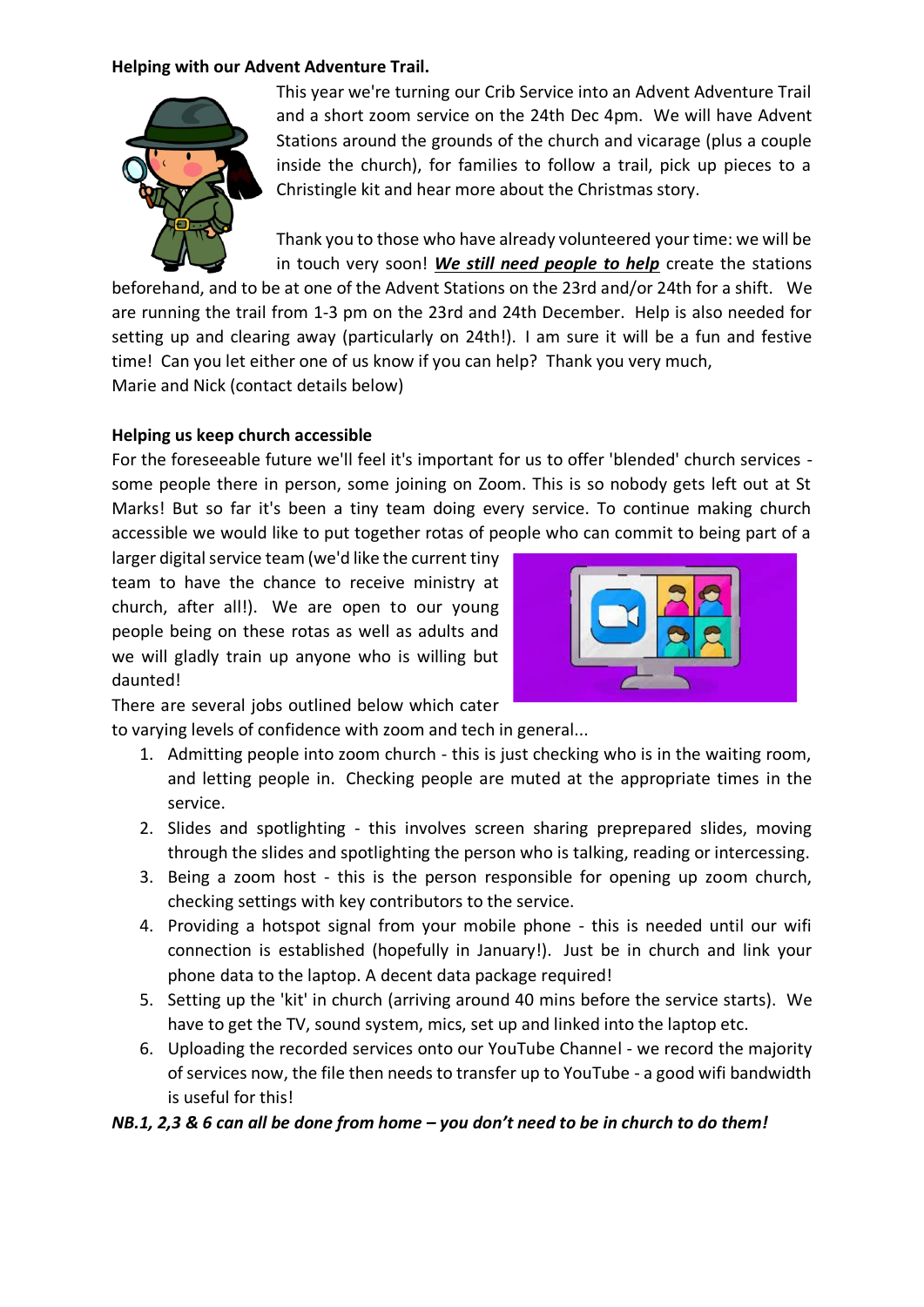If you think you could give one or more of these roles a try, we would be rather ecstatic to hear from you  $\bigcirc$ . Rotas will start in January but we urgently need some support to ensure we can zoom out the following:

**Indoor Carol Service 20th 6.30pm Blue Christmas 21st 7pm Nearly midnight mass , 24th 10pm Holy Communion 27th Dec** Thanks very much, Marie & Nick. Contact [admin@stmarks-hitchin.org.uk](mailto:admin@stmarks-hitchin.org.uk)

## **CHURCH & COMMUNITY NEWS & UPDATES**



**Christmas Messages –** this Sunday is the last day to send a Christmas message (instead of cards) to everyone at St Mark's*.* Please send your message to Maggie either by email or drop something through her door.

They will be sent round by email next week and hard copies will be delivered to those members without computers.



**Thank you** – Shirley would like to thank everyone who has been helping her with shopping, and looking after her in recent weeks while her shoulder has been bad.

### **Churches Together Screen in the Square**

Watch out for the large Churches Together screen among the stalls in Market Place on Saturday 19th and Sunday 20th December.

About 30 minutes of Christmas music by school children and church choirs and messages from local church leaders will be played in a loop from 10.00 am to 5.00 pm each day. We hope that this will bring the real Christmas message of joy, hope, love and peace to the town in this holy season.



**Travelling crib reminder –** please could those giving Mary and Joseph a bed for the night remember to take a photo of them and send to Rachel by Whatsapp or email, to be combined into a montage.

## **Food for North Herts Sanctuary**

Each Christmas we collect food for the homeless shelter in Grove Road and this year it will also be for one in Baldock. A polite request for NO baked beans, tinned soup or pasta!! Please donate anything else and even some Christmassy things like biscuits, chocolates, soft drinks etc. No alcohol thank you.

Bring your goods to the boot of my car on 11 am this Sunday or Christmas day after the service till 12 noon. If you'd like me to collect from your home do contact me. Thank you. Helen [helenwrich@btinternet.com](mailto:helenwrich@btinternet.com)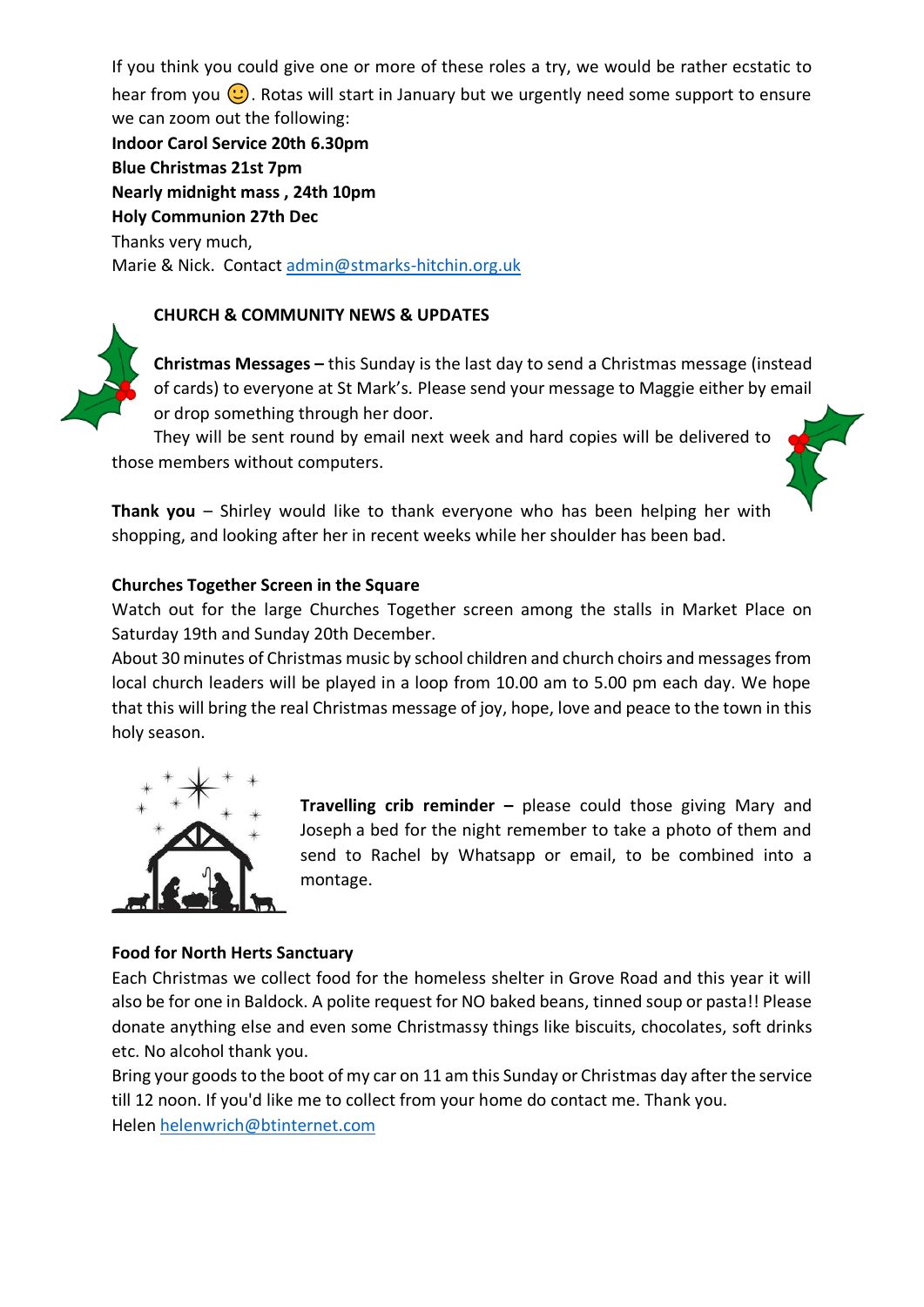

**Christmas Messy Church Packs** – these were sent out to you all earlier this week and have also been shared with a number of schools, nurseries and the other churches in Hitchin. They have also been sent out further afield – Helen Richardson had this lovely photo sent to her from the school her grandson, Max, attends in Australia. The teacher said that the children loved the packs and making the items. Has anyone sent them further than Australia??

#### **Safeguarding**

C2Leadership (Deanery ) Safeguarding Training:- Just to confirm that there are new dates on the Diocese Website for the above training for January/February 2021. The dates get booked up fairly quickly. There will be more dates added so if there is not a time that looks suitable, then please check again later.

This is online through Zoom and will last two hours.

To access this course and book

<https://www.stalbans.anglican.org/diocese/deanerysafeguarding/>

If you have any queries or problems accessing the course then please do not hesitate to contact Pauline

**Christmas Bags** – a local lady and friend of St Mark's has been making some lovely cotton bags – ideal for a Santa sack or carrying presents. They are all lined, approximately 50x50cm, lots of different designs. They are £5 each, £4 to the Lister Hospital and £1 to St Mark's. Contact Cynthia via [admin@stmarks-hitchin.org.uk](mailto:admin@stmarks-hitchin.org.uk)



**Congratulations** to Nick on becoming voluntary Chaplain to Hitchin Town



Football Club. I'm delighted at the appointment - it may

not guarantee wins every week and he will get some jokey comments, but experience in other clubs up and down the country is that having a chaplain is much appreciated by players and fans and it's a great

contribution from St Mark's to the witness of Hitchin churches in our wonderful community. Just a quiet bit of advice to Nick. St Mark's congregation includes supporters of a variety of clubs, including Fulham, Spurs, West Brom, Sheffield Wednesday, Ipswich and of course Wigan Athletic. We all go through tough times (I don't need anyone to remind me that mighty Wigan are bottom of League One....) and will need your sensitive ministry to see us through. Tough job being a chaplain to all of us, but I'm sure you are up to it! John Richardson.